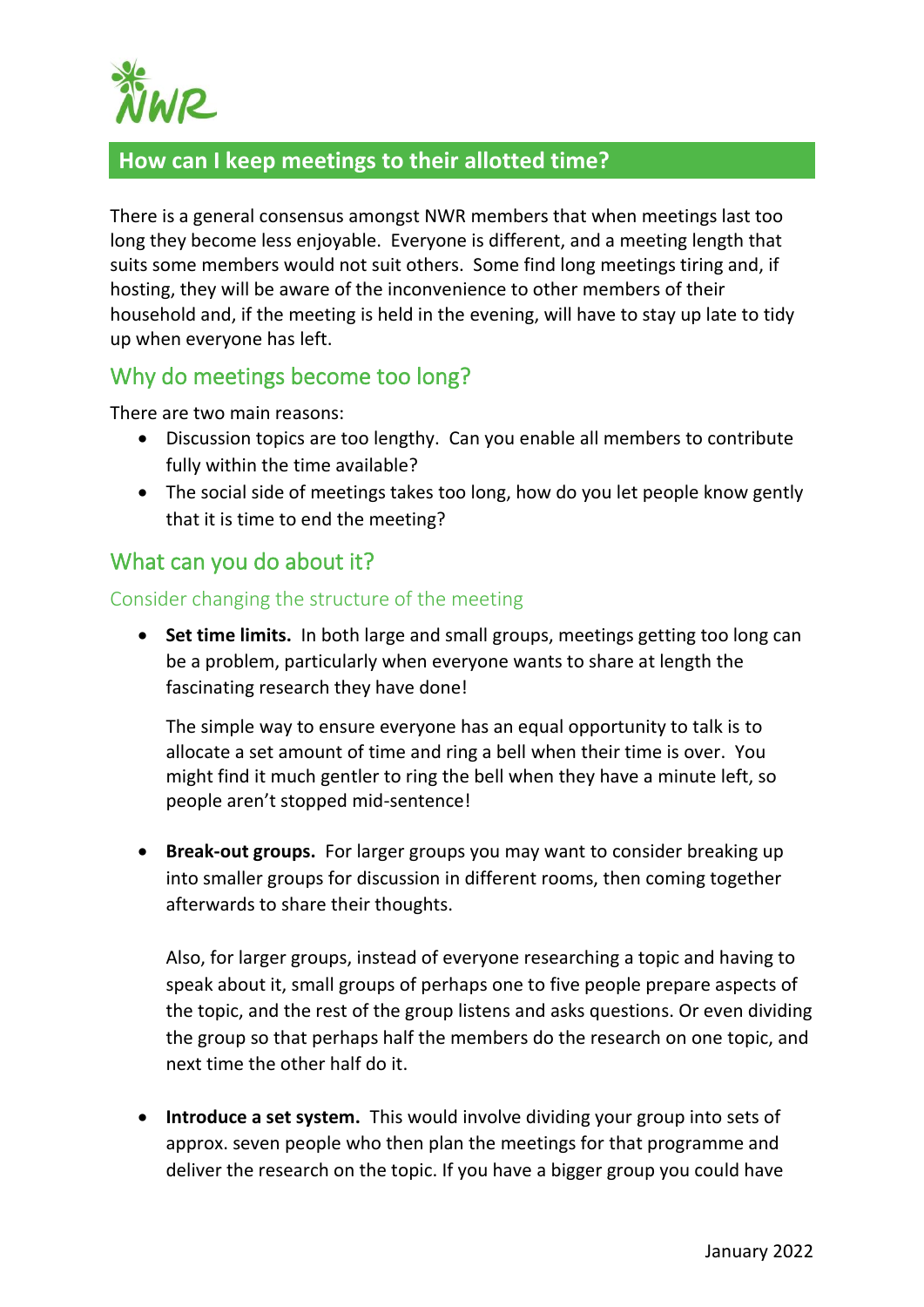

more sets. Thus, each member of the set would talk about the given subject and once each member of the set has spoken other members of the group then join the discussion. It means that the members of the set will get more of an opportunity to speak, but over the course of the year everyone will get plenty of chances to be in a set.

• **Invite a speaker and have a Q&A with the speaker afterwards.** Or, agree to listen to one of the speakers organised by the NWR Office Team, then divide into groups to discuss it at the meeting.

### Consider carefully if the discussion topic is suitable for larger groups

Members have reported that some topics work better face to face rather than Zoom, particularly those that require an element of discussion. Likewise, in large groups, topics where members take it in turn to present their research work better than discussion (discussion could be taken in smaller break-out groups).

# **Below is a list of topics that work well if time is limited because they can be covered succinctly.**

- Talk about a bizarre experience or coincidence which happened to you.
- What was happening in the world the year your mother was born?
- The house I grew up in and/or tell us about where you grew up.
- What is the most interesting or unusual job that you have had?
- Find out the origins of expressions. What are your favourites? Where do they come from?
- Do you like your name and, if not, what would you choose instead?

# Finishing the meeting on time

Many members will agree that having the opportunity to catch up with each other for a social chit-chat is just as enjoyable as the main topic part of the meeting. But what should the host/LO do if the meeting is lasting too long and no one wants to be the first to go home?

- 1. Ensure that the meeting starts on time. Do not wait for people if they are late, instead, offer to talk to them after the meeting about the bits they missed. Everyone is unavoidably late sometimes, but if the meeting continuously starts late people tend to join it when they think it will start, not when it should start.
- 2. Make it clear in the programme when the meeting is due to finish.